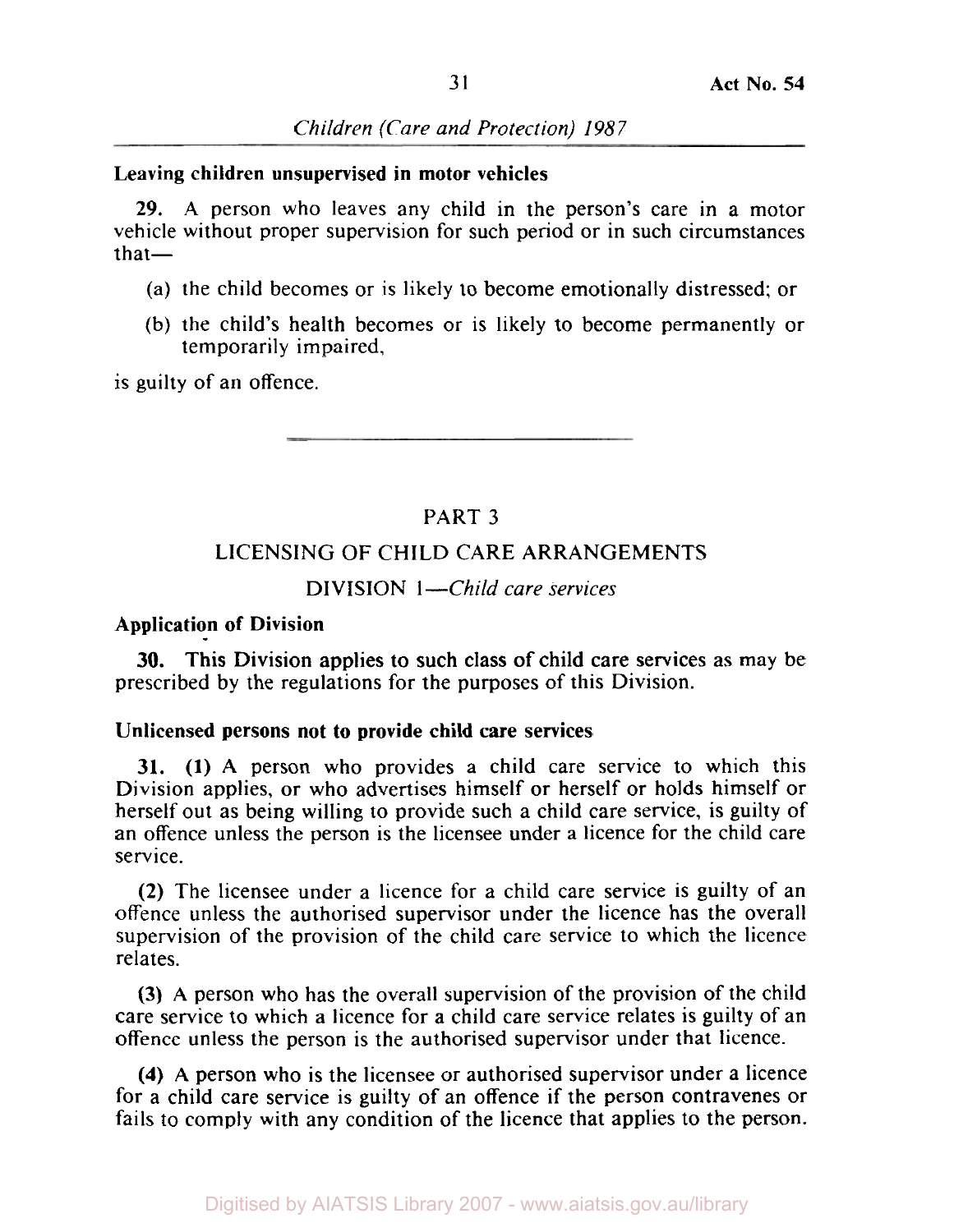*(5)* A person who wilfully publishes any advertisement with respect to a child care service to which this Division applies, being a child care service that is not licensed, is guilty of an offence.

*(6)* A person who is the authorised supervisor under a licence for a child care service but is not the licensee under the licence is not guilty of an offence by virtue of subsection **(1)** in respect of any thing done by the person in the course of supervising the provision of the child care service to which the licence relates.

**(7)** A person is not guilty of an offence by virtue of subsection (1) in respect of any thing done by the person in accordance with directions given by the licensee under a licence for a child care service or by the authorised supervisor under such a licence if that thing is done by the person in the course of providing or assisting in providing the child care service to which the licence relates.

**(8)** A provision of this section does not, to the extent of the exemption, apply to or in respect of a person exempted from that provision under section **48.** 

### **Licences**

**32.** (1) A licence for a child care service shall specify—

- (a) the person or body to whom or to which it is granted;
- (b) the child care service to which it relates; and
- (c) the person who is authorised by the licence to have the overall supervision of the provision of the child care service to which it relates.

**(2)** If a licence specifies that it is granted to a body, and the body consists of an unincorporated body of persons, then-

- (a) except as provided by paragraph  $(b)$ —the applicant for the licence; or
- (b) if a person who has been appointed by the body to be the licensee under the licence gives written notice *to* the Minister of the appointment and of the person's full name and residential addressthe person so appointed,

shall, for the purposes of this Act, be deemed to be the person to whom the licence is granted.

**(3)** Schedule 1 applies to a licence for a child care service.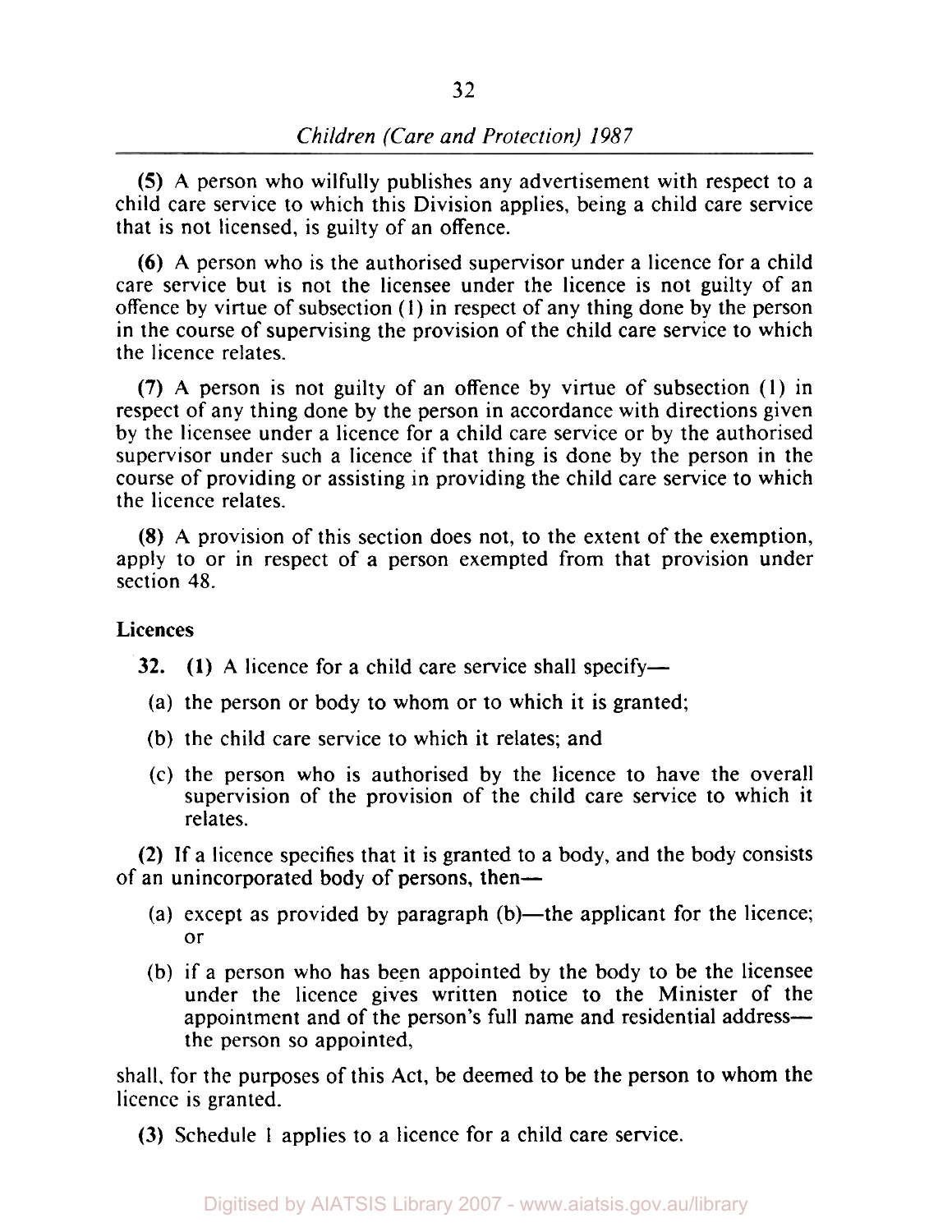# **Termination of illegal child care services**

**33. (1)** If a child care service is being provided for a child and an offence under section 31 is being committed in relation to the child care service (whether or not a person has been proceeded against for the offence), any person responsible for the child shall, on the request of an officer, forthwith cease to provide the child with the service.

Penalty: \$500.

(2) Subsection **(1)** does not apply to or in respect of a child who is related to the person by whom the offence under section 31 is being committed.

# **DIVISION** *2-Residential child care centres*

## **Unauthorised persons not to conduct residential child care centres**

**34. (1) A** person who conducts a residential child care centre, or who advertises himself or herself or holds himself or herself out as being willing to conduct a residential child care centre, is guilty of an offence unless the centre is licensed and the person is the licensed manager of the centre.

(2) **A** person who is the licensed manager of a licensed residential child care centre is guilty of an offence if the person contravenes or fails to comply with any condition of the licence for the centre that applies to the person.

**(3)** For the purposes of subsection (I), but without affecting the generality of that subsection, a person who is in charge of a residential child care centre shall be deemed to have the conduct of the centre.

**(4) A** provision of this section does not, to the extent of the exemption, apply to or in respect of a person exempted from that provision under section **48.** 

## **Unlicensed premises, etc., not to be used as residential child care centres**

offence if the centre is not licensed. **35. (1)** The proprietor of a residential child care centre is guilty of an

offence if-(2) The licensee of a licensed residential child care centre is guilty of an

- (a) the centre does not comply with any condition of the licence for the centre that applies to the centre; or
- (b) the licensee contravenes or fails to comply with any condition of the licence for the centre that applies to the licensee.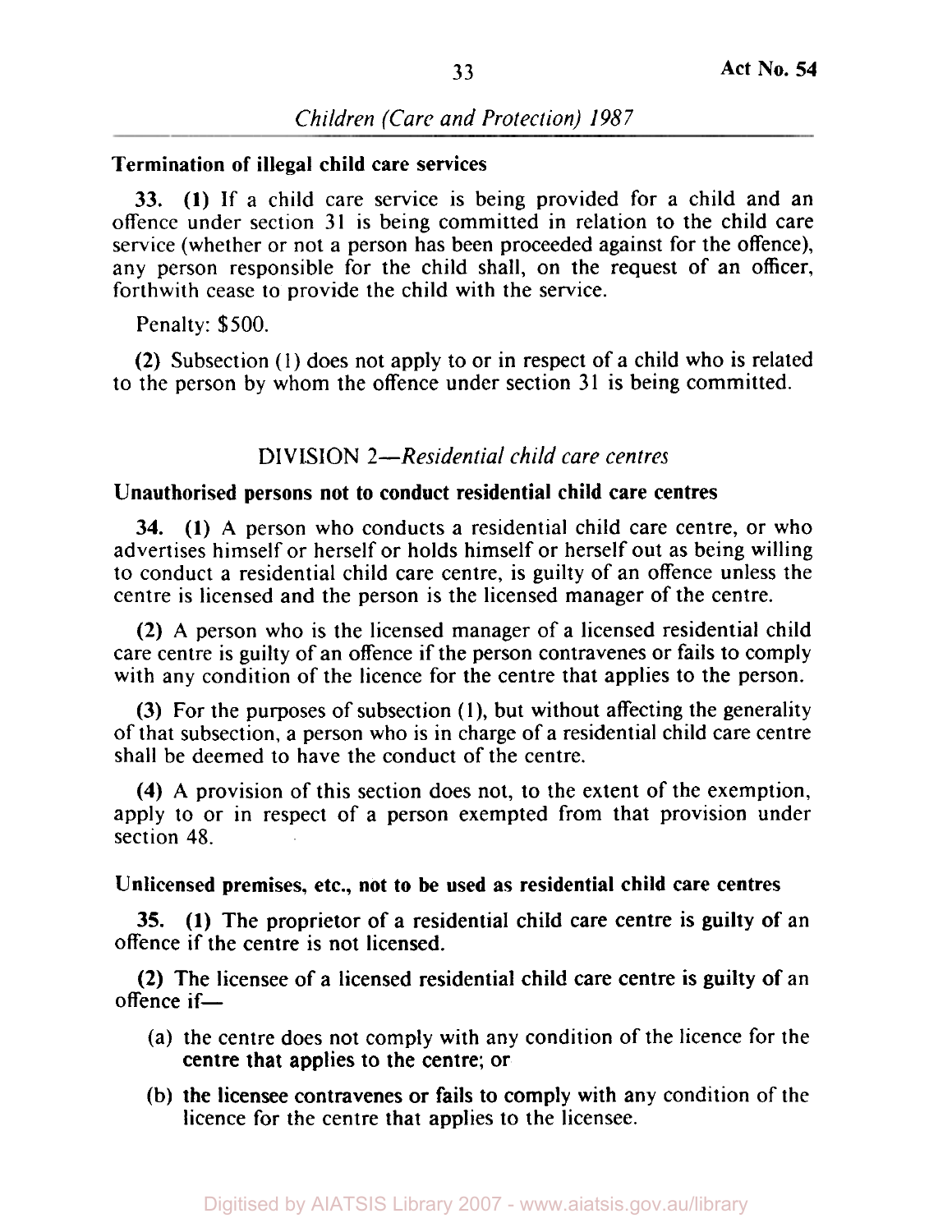(3) The licensee of a licensed residential child care centre shall produce the licence for the centre to an officer requesting the licensee to do so.

Penalty: \$200.

**(4)** A provision of this section does not, to the extent of the exemption, apply to or in respect of a person exempted from that provision under section 48.

## **Licences**

**36. (1)** A licence for a residential child care centre shall specify-

- (a) the person or body to whom or to which it is granted;
- (b) the premises to which it relates; and
- (c) the person who is authorised by the licence to have the conduct of the centre.

(2) If a licence specifies that it is granted to a body, and the body consists of an unincorporated body of persons, then-

- (a) except as provided by paragraph  $(b)$ —the applicant for the licence; or
- (b) if a person who has been appointed by the body to be the licensee under the licence gives written notice to the Minister of the appointment, and of the person's full name and residential addressthe person so appointed,

shall. for the purposes of this Act, be deemed to be the person to whom the licence is granted.

(3) Schedule **1** applies to a licence for a residential child care centre.

# **Removal of children from unlicensed residential child care centres**

 $37.$  **(1)**  $If$ 

- $(a)$  a child resides—
	- (i) at a residential child care centre that is not licensed; or
	- (ii) at a licensed residential child care centre that is conducted otherwise than by the licensed manager of the centre;
- (b) an officer requests a person responsible for the child to remove the child from the residential child care centre; and
- (c) the child is not forthwith so removed,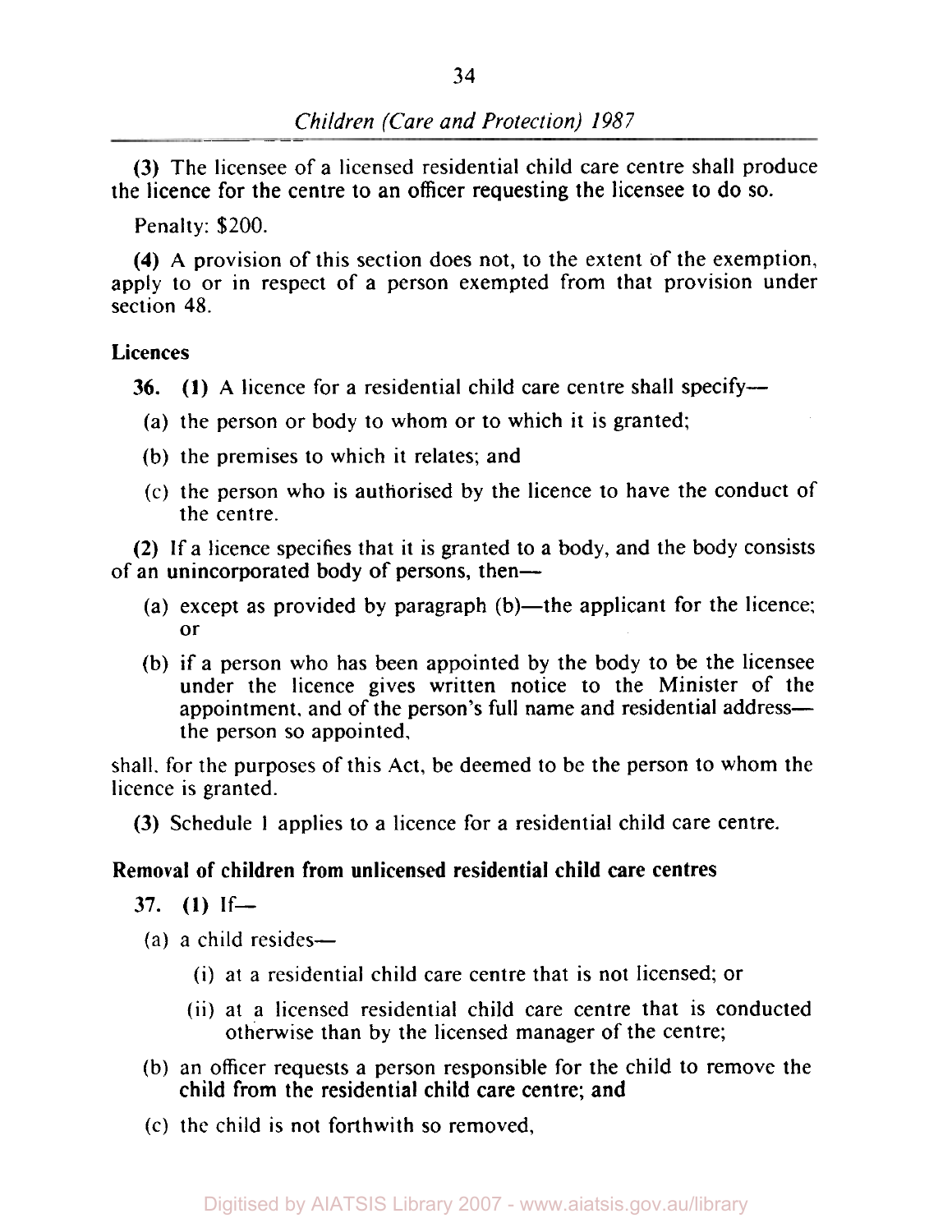the child shall be deemed to be a child in need of care.

**(2)** Subsection (1) does not apply to or in respect of a child who is related to the person who has the care of the child at that centre.

# **Notification of deaths at licensed residential child care centres**

**38. (1)** If a child dies at a licensed residential child care centre, the licensed manager of the centre shall forthwith cause notice of the death to be given to $-$ 

- (a) such of the parents of the child as can reasonably be located;
- (b) a member of the police force at the police station nearest the centre; and
- (c) the Director-General.

Penalty: \$500.

**(2)** Subsection (1) does not apply to or in respect of a child who is related to the licensed manager of the licensed residential child care centre.

# **Entry without warrant into premises of residential child care centres**

**39.** (1) For the purpose of-

- (a) making an inquiry in relation to an application under this Act with respect to the premises of any residential child care centre;
- (b) ensuring that the provisions of this Act and the regulations with respect to the premises of any licensed residential child care centre, and of any conditions imposed on a licence with respect to any such premises, are being complied with; or
- (c) ensuring that the conditions of any exemption relating to the premises of a residential child care centre are being complied with,

any authorised officer may at any time, without any authority other than that conferred by this subsection, enter the premises and inspect them and observe and converse with any person apparently residing there.

**(2)** In exercising the powers conferred by subsection **(1),** an authorised officer may be accompanied-

- (a) by a medical practitioner; or
- (b) by a member of the police force,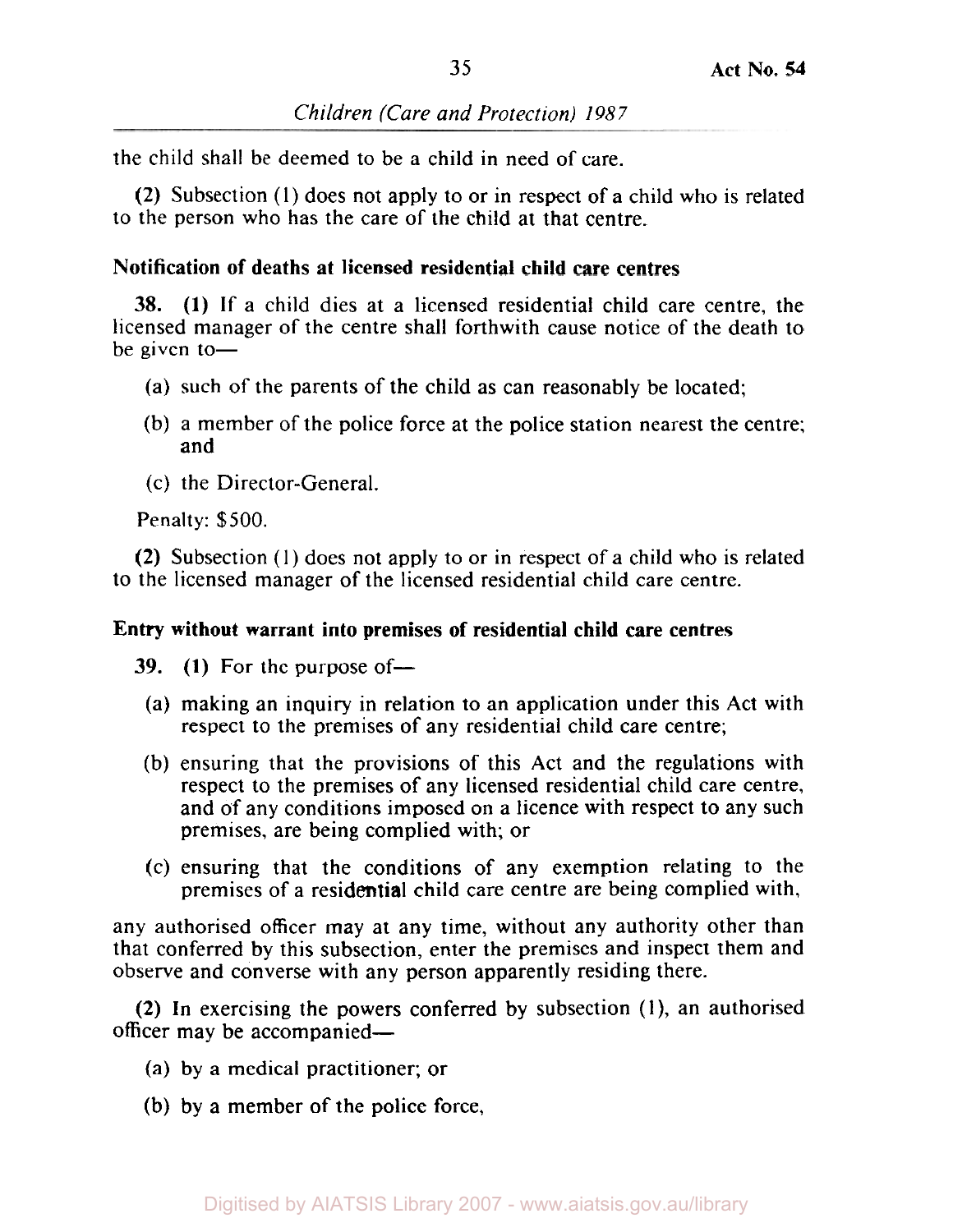or both. and any such medical practitioner may inspect the premises and observe. examine and converse with any person apparently residing there.

- **(3)** Nothing in subsection (2) authorises—
	- (a) the examination of a child in contravention of section 20 or 21; or
- (b) the examination of any other person against that person's will.

### **DIVISION 3-** *Private fostering agencies*

#### **Unauthorised private fostering agencies prohibited**

**40. (1) A** person who carries on private fostering services, or who advertises himself or herself or holds himself or herself out as being willing to carry on private fostering services, is guilty of an offence unless the person is an authorised private fostering agency.

**(2)** An authorised private fostering agency is guilty of an offence unless the principal officer of the agency has the overall supervision of the private fostering services carried on by it.

**(3) A** person who has the overall supervision of the private fostering services carried on by an authorised private fostering agency is guilty of an offence unless the person is the principal officer of the agency.

**(4)** A person who **is** an authorised private fostering agency or the principal officer of such an agency is guilty of an offence if the person contravenes or fails to comply with any condition of the agency's private fostering agency authority that applies to the person.

*(5)* A provision of this section does not, to the extent of the exemption, apply to or in respect of a person exempted from that provision under section **48.** 

#### **Private fostering agency authorities**

non-Government organisation and shall specify-**41. (1) A** private fostering agency authority may be granted only to a

- (a) the non-Government organisation to which it is granted; and
- (b) the person who is authorised by the authority to have the overall supervision of the provision of the private fostering services carried on under the authority.
- **(2)** Schedule **I** applies to a private fostering agency authority.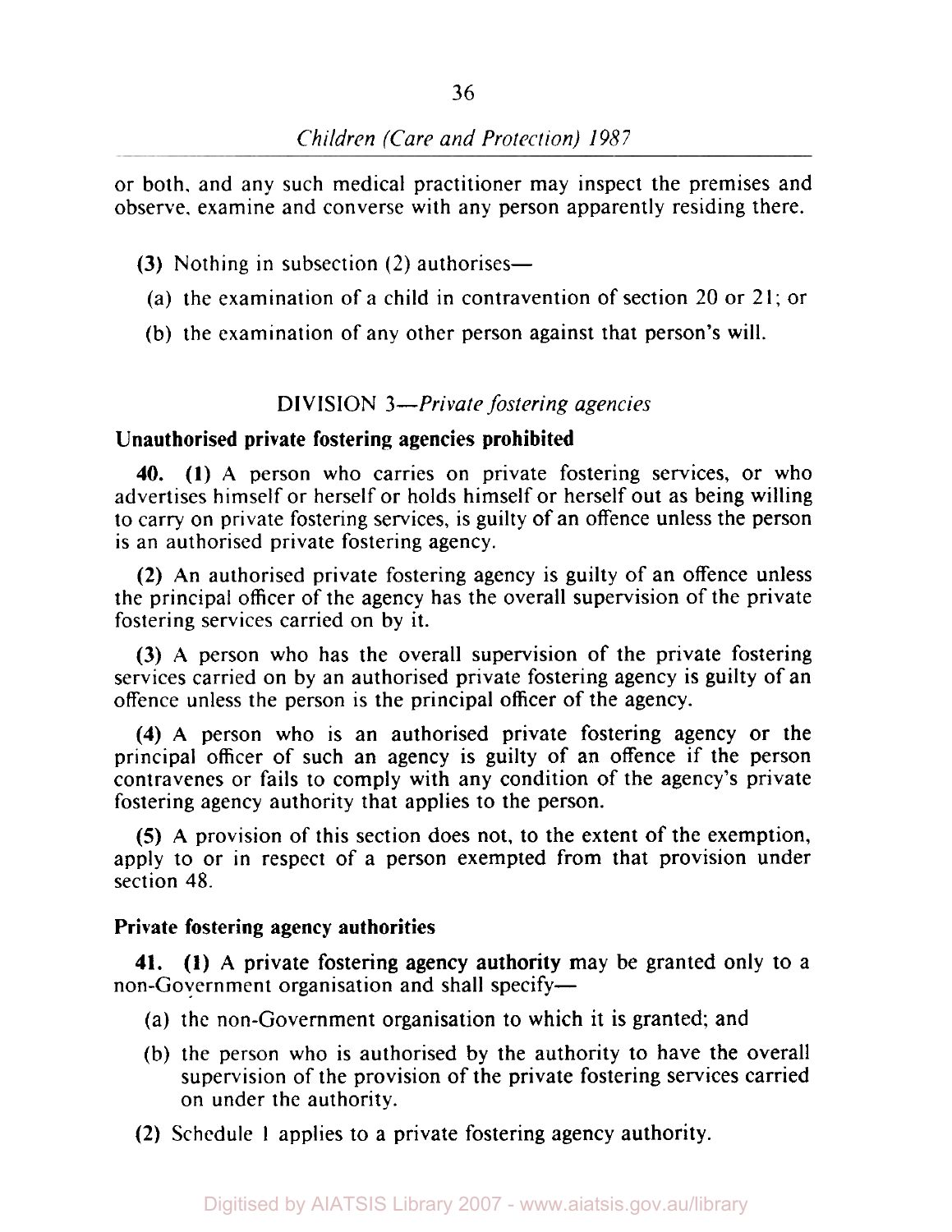## DIVISION 4-Fostering

### **Unauthorised fostering prohibited**

**42. (1) A** person (other than the holder of a fostering authority) who, for a period, or for periods in the aggregate, exceeding 50 days in any period of 12 months, has in his or her care one or more children for the purpose of fostering the children (whether or not for fee, gain or reward) is guilty of an offence.

- **(2)** Subsection **(1)** does not apply to or in respect of-
- (a) a child who has been placed in the care of the person by an authorised private fostering agency;
- (b) a child who has been placed in the care of the person by. or with the written approval of, the Minister or the Director-General;
- (c) a child who is related to the person; or
- (d) a person who, at any licensed residential child care centre, acts as a foster parent to any children.
- **(3)** The holder of a fostering authority is guilty of an offence—
- (a) if the holder acts as a foster parent-
	- (i) to more children (other than children who are related to the holder) than the maximum number of children specified in the authority;
	- (ii) where the fostering authority specifies the maximum number of children in any age group to whom it applies—to more children (other than children who are related to the holder) in any such age group than the maximum number of children so specified;
	- (iii) where the fostering authority specifies the child or children to whom it applies—to any child (other than a child who is related to the holder) other than the child or children so specified; or
	- (iv) where the fostering authority specifies the maximum period for which the person to whom it is granted may act as a foster parent in respect of any child or children or in respect of any child or children so specified-to any child (other than a child who is related to the holder) for a period exceeding the maximum period so specified; or
- (b) if the holder contravenes or fails to comply with any condition of the fostering authority.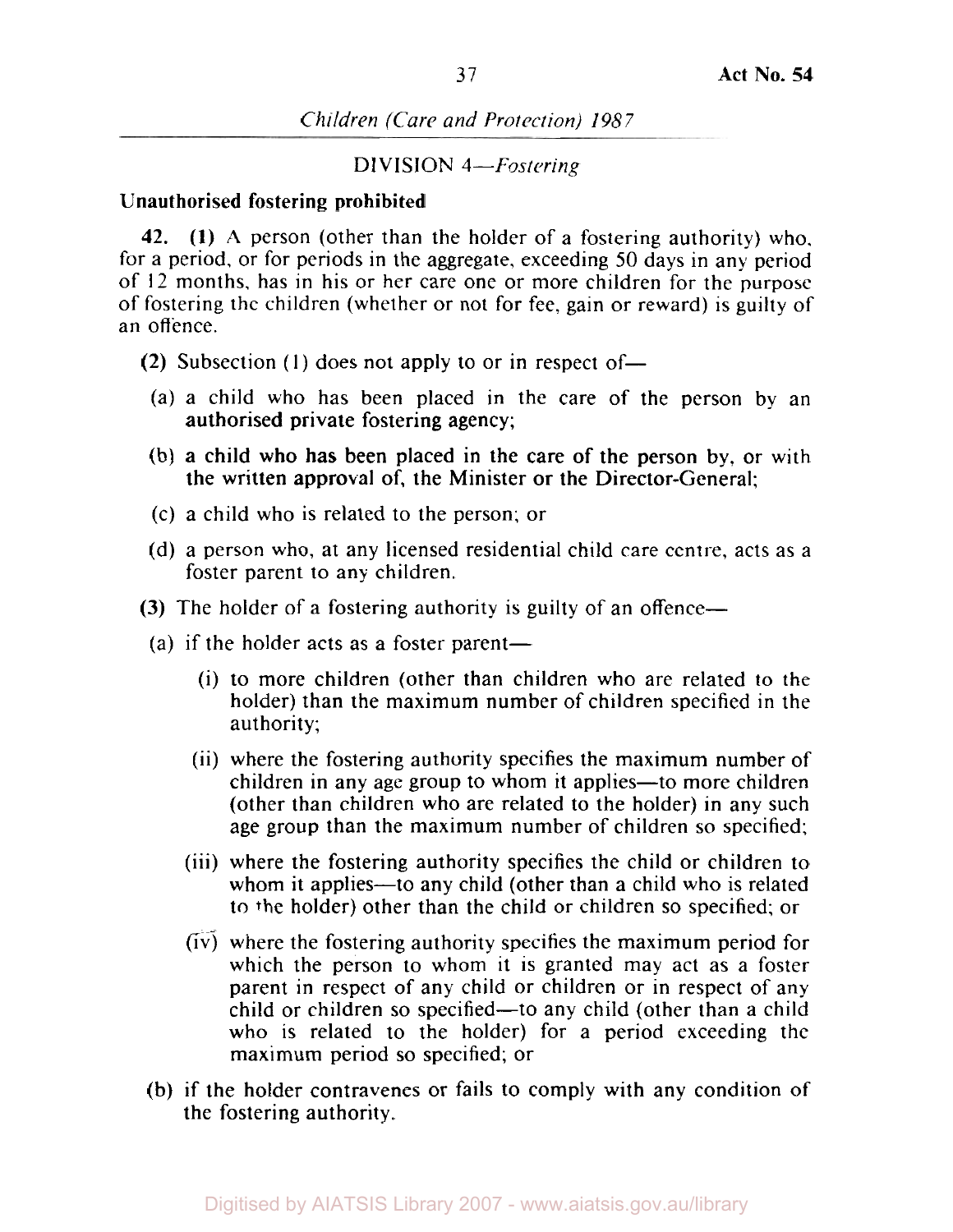**(4) A** provision of this section does not, to the extent of the exemption, apply to or in respect of any person exempted from the operation of that provision under section **48.** 

# Fostering authorities

43.. (1) A fostering authority-

- (a) shall specify the person to whom it is granted;
- (b) shall specify the maximum number (not exceeding 5) of children to whom it applies:
- (c) may specify the maximum number of children in any age group to whom it applies:
- (d) may specify the child or children to whom it applies; and
- (e) may specify the maximum period for which the person to whom it is granted may act as a foster parent in respect of-
	- (i) any child or children; or
	- (ii) where it specifies the child or children to whom it applies—the child or any of the children so specified.
- (2) Schedule **1** applies to a fostering authority.

# Unauthorised foster placements prohibited

- **44. (1)** If-
- (a) a person places a child in the care of another person (other than the holder of a fostering authority) for the purpose of the child's being fostered by the other person; and
- (b) the other person has the care of the child (whether or not for fee, gain or reward) for a period, or for periods in the aggregate, exceeding 50 days in the period of 12 months after the child was placed in the person's care,

the person who so placed the child is guilty of an offence.

- (2) Subsection (1) does not apply to or in respect of-
- (a) the placement of a child by an authorised private fostering agency;
- (b) the placement of a child by, or with the written approval of, the Minister or the Director-General; or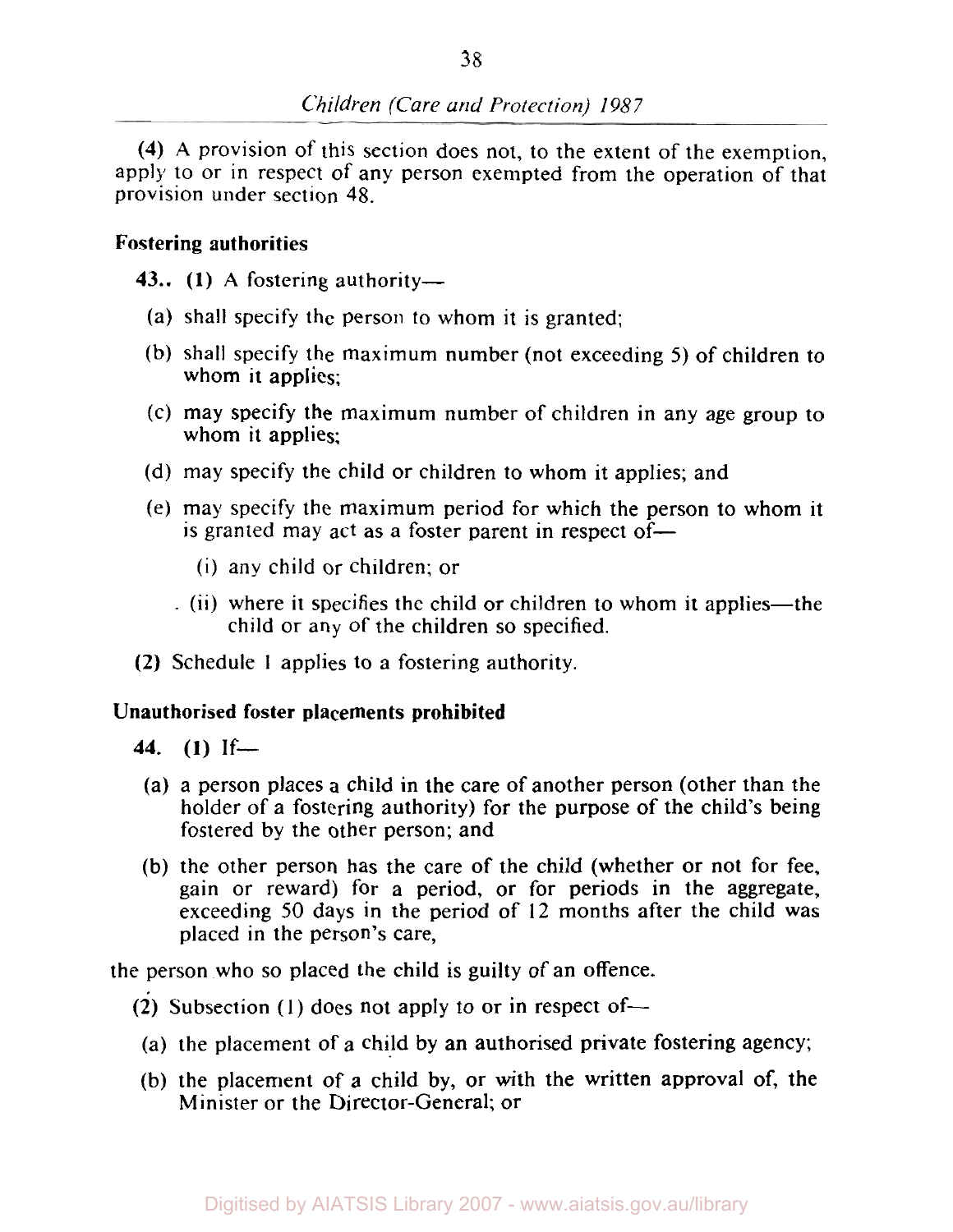(c) the placement of a child in the care of a person to whom the child is related.

## **Lump sum payments for care of children**

**45. (1)** Except pursuant to an order of a court specifying the terms on which the person may do so, a person shall not, in consideration of the receipt by the person of any sum of money or other valuable consideration other than periodical payments of money—

- (a) calculated at not more than the rate per week prescribed by the regulations; and
- (b) made for not more than **4** weeks in advance,

act as a foster parent to any child unless the child is being cared for at the place where a guardian of the child resides.

- (2) Subsection  $(1)$  does not apply to or in respect of-
	- (a) the person in charge of a non-Government children's home for the time being approved by order of the Minister for the purposes of this subsection; or
- (b) the person in charge of a facility.

(3) The Director-General shall, if requested to do so by any person wishing to place a child in a non-Government children's home or in the care of the holder of a fostering authority, accept from that person a sum of money from which shall be made such payments, not exceeding periodical payments of money calculated in accordance with subsection (1) (a), as may be agreed upon to the person in charge of that home or to the holder of the fostering authority, as the case may be.

**(4) A** provision of this section does not, to the extent of the exemption, apply to or in respect of a person exempted from that provision under section **48.** 

## **Proceedings for offences**

**46.** Proceedings for an offence under section 42 or **44** shall not be commenced otherwise than by, or with the written approval of, the Director-General.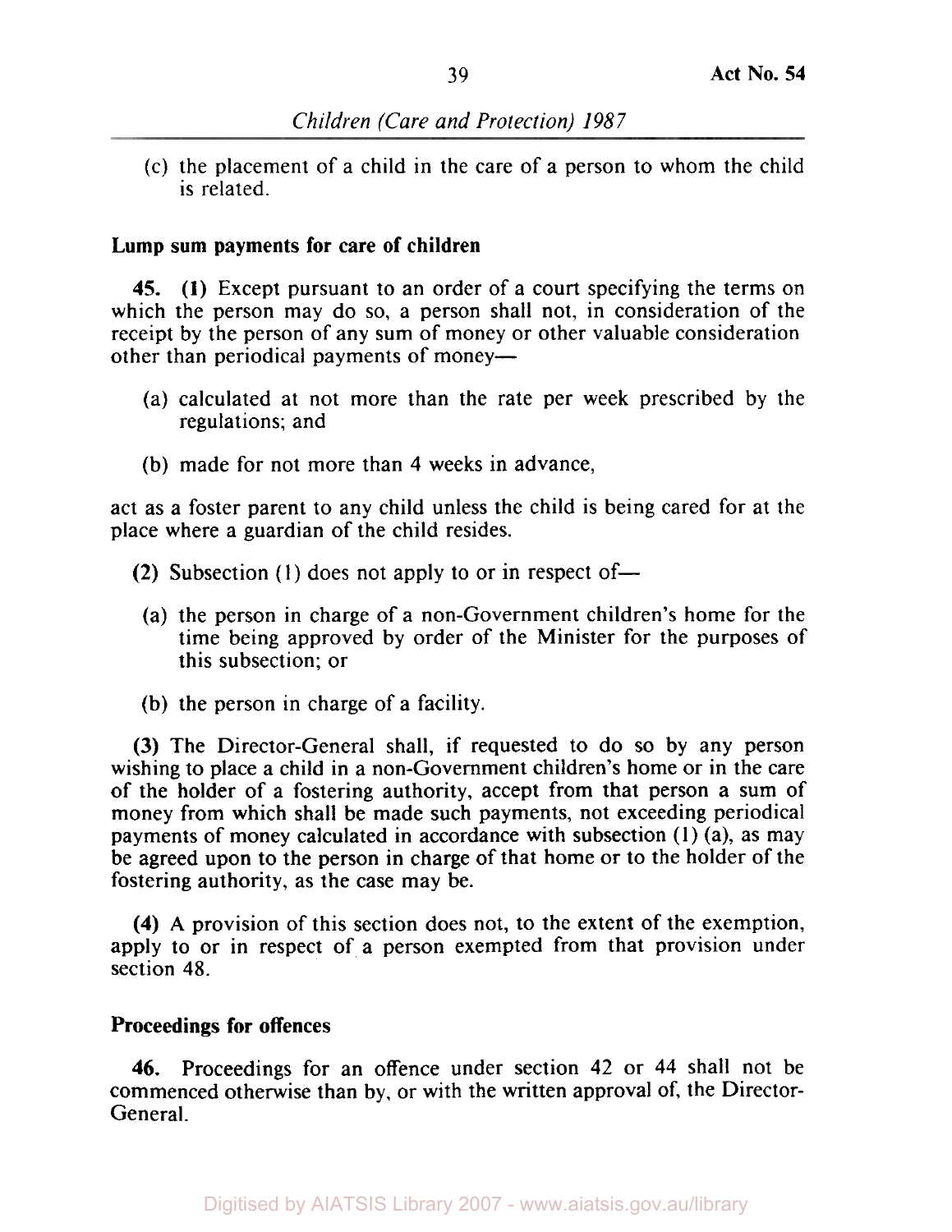#### DIVISION 5-General

#### **Reports**

**47. (1)** The Director-General shall submit to the Minister, at such times and in respect of such periods as the Minister directs, reports on the activities of each licensee under a licence for a child care service or a residential child care centre.

(2) **A** report shall deal with such matters as the Minister directs and with such other matters as the Director-General considers appropriate to include in the report.

#### **Exemptions**

**48. (1)** The Minister may, by notice in writing served on a person, exempt the person, either absolutely or subject to conditions, from the operation of section 31 **(1),** (2), **(3)** or **(4), 34 (1)** or (2), **35 (1)** or (2), **40 (1),**  (2). (3) or (4). 42 (1) or (3) or **45** (1).

(2) **A** person on whom a notice has been served under this section is exempted from the operation of any provision specified in the notice, but only while the person does not contravene or fail to comply with any condition so specified to which the exemption is subject.

(3) The regulations may make provision for or with respect to the exemption of persons from the operation of the provisions referred to in subsection **(1).** 

### **Revocation of exemptions**

**(1)** If the Minister intends to revoke an exemption given under **49.**  section **48 (1),** the Minister shall cause to be served on the person to whom the exemption was given a notice in writing stating that, when 28 days have expired after service of the notice, the Minister intends to revoke the exemption on the grounds specified in the notice unless it has been established to the Minister's satisfaction that the exemption should not be revoked.

(2) When 28 days have expired after a notice has been served on a person under this section, the Minister may, after considering any submissions made to the Minister during that period by the person on whom the notice was served, revoke the exemption by a further notice served on that person.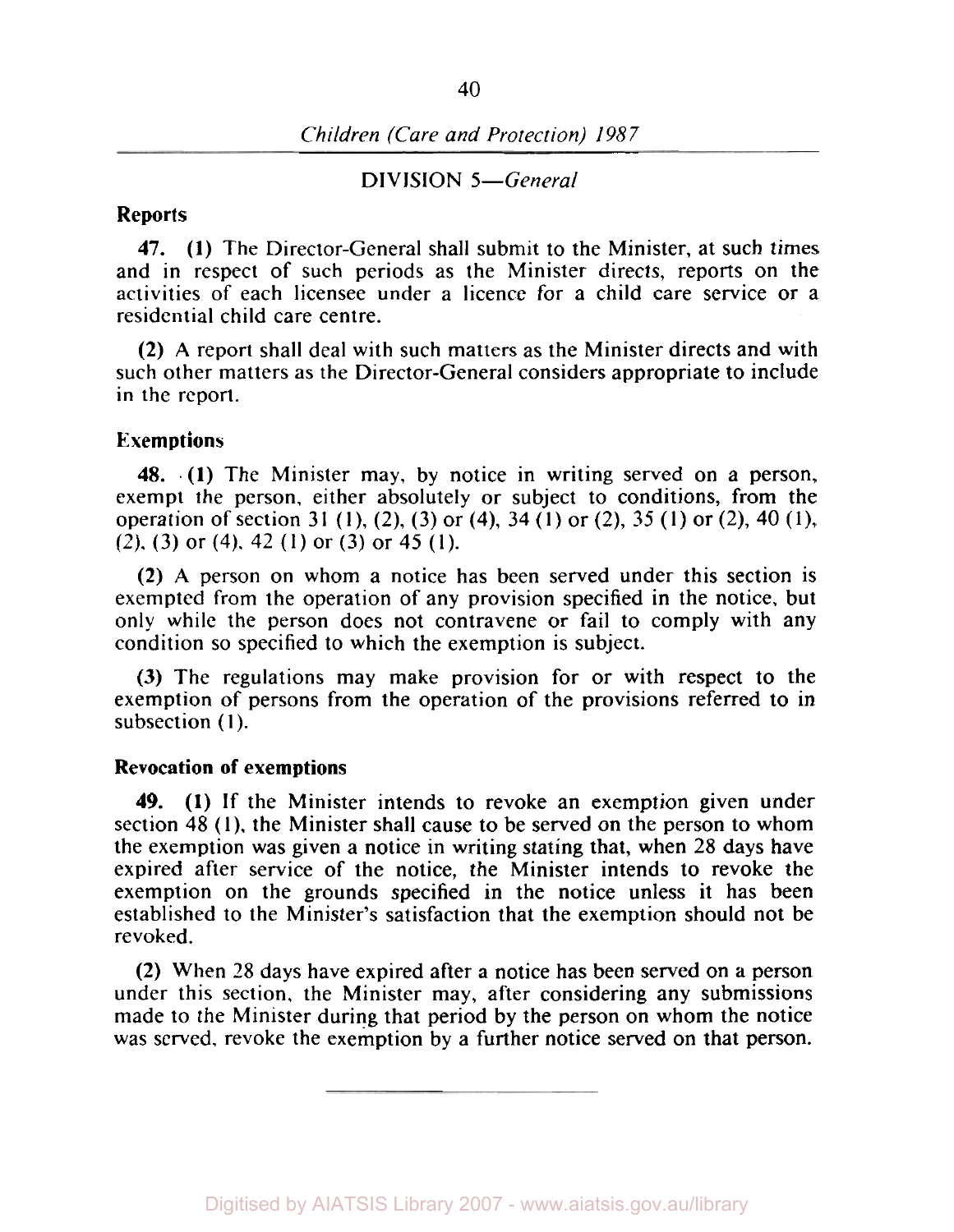# PART **4**

# EMPLOYMENT OF CHILDREN

# **Children not to be employed in certain cases unless licensed**

- **50. (1)** A person shall not
	- licence: (a) employ a child who is not licensed under a children's employment
	- (b) cause or procure such a child to be employed; or
	- (c) being a person having the care of such a child, consent to the child's being employed or allow the child to be employed,

for the purpose of the child's taking part in an entertainment or exhibition or offering any thing for sale.

Penalty: \$1,000.

(2) Subsection (1) does not apply to or in respect of the employment of a child-

- (a) if the child is of or above the age of 15 years;
- (b) if the child is under the age of 15 years but is the holder of a certificate of exemption (granted in respect of the child by or with the authority of the Minister for Education) exempting the child from attendance at school for the purpose of enabling the child to take employment;
- (c) if the child is employed for the purpose of an occasional entertainment or exhibition the net proceeds of which are to be wholly applied for the benefit of a school or charitable object; or
- (d) if the employment of the child is exempted from the operation of subsection **(1)** by the regulations.

(3) Subsection (1) does not, to the extent of the exemption, apply to or in respect of any person exempted from the operation of that subsection under subsections **(4)** and (5).

**(4)** The Minister may, by notice in writing served on a person, exempt the person, either absolutely or subject to conditions, from the operation of subsection (I).

*(5)* **A** person on whom a notice has been served pursuant to subsection **(4)** is exempted from the operation of subsection **(1),** but only while the person does not contravene or fail to comply with any condition specified in the notice to which the exemption is subject.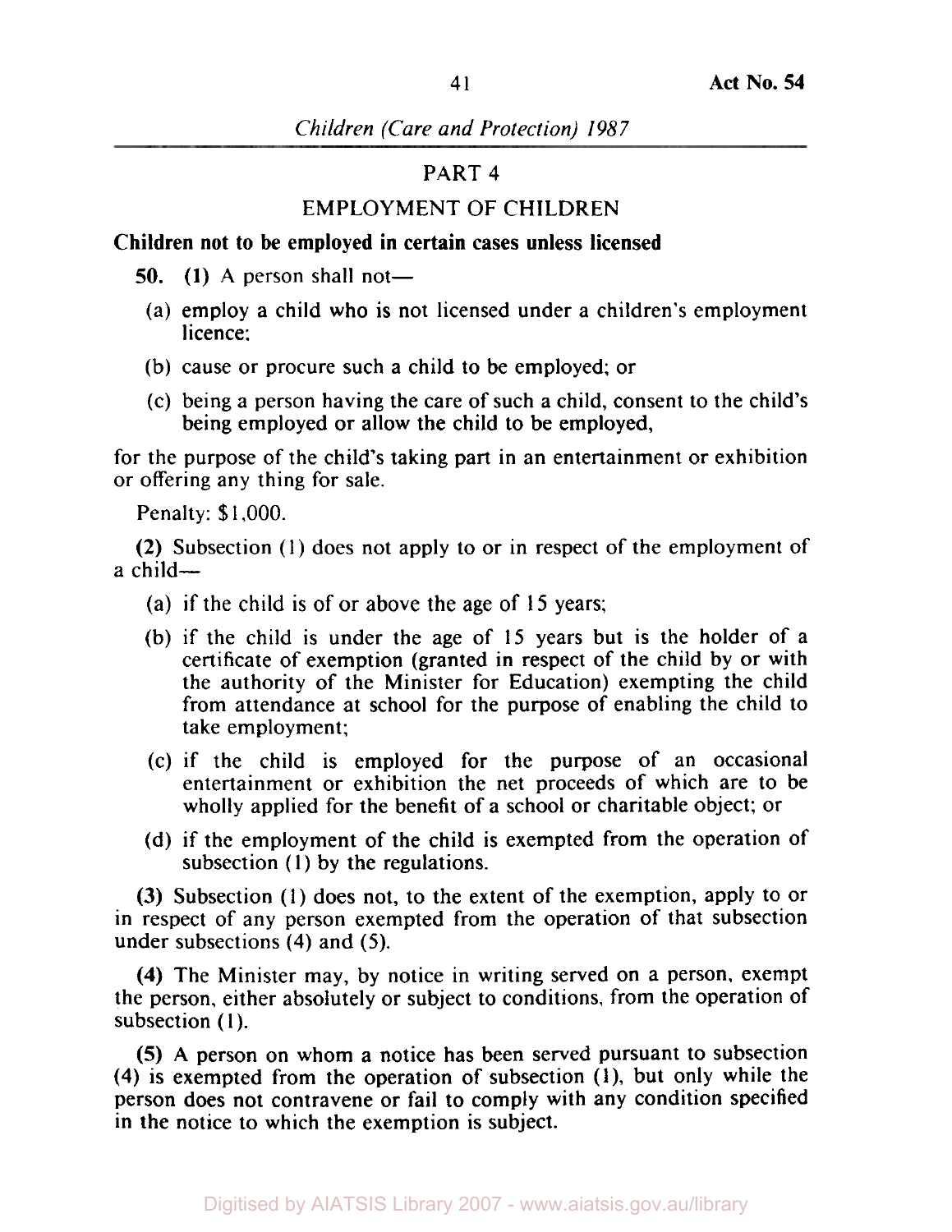- (2) Where a child is employed-
	- $(a)$  to take part in an entertainment or exhibition and, by the nature of the entertainment or exhibition, the child is in danger of suffering death or injury; or
	- (b) to take part in preparing, training or rehearsing for such an entertainment **or** exhibition,

and an accident causing actual bodily harm occurs to the child, the employer of the child, whether a parent of the child or not, is guilty of an offence.

**(3)** Where the employer of a child referred to in subsection (2) is not a parent of the child, the court before which the employer is convicted of the offence referred to in that subsection may award, as compensation for the bodily harm so caused, an amount (not exceeding the amount prescribed by the regulations) to be paid by the employer to the child or to some other person, named by the court, on behalf of the child.

**(4)** The recovery of compensation awarded under subsection **(3)** does not affect any other remedy available to the child, but any compensation so awarded shall be taken into account in any other proceedings by or on behalf of the child for or in respect of the same bodily harm.

# **Licences** to **employ children for certain purposes**

**53. (1)** In this section, a reference to a child does not include a reference to-

- (a) a child who **is** of or above the age of 15 years; or
- (b) a child who is under the age of **15** years but is the holder of a certificate of exemption (granted in respect of the child by or with the authority of the Minister for Education) exempting the child from attendance at school for the purpose of enabling the child to take employment.

**(2)** The Director-General may, on application made by or on behalf of a child, grant a licence authorising the child to be employed for the purpose of taking part in any entertainment or exhibition or offering any thing for sale, being an entertainment, exhibition or thing specified or of a kind specified in the licence.

- **(3)** Subject to subsection (6), a licence shall be in force—
- (a) for such times and during such periods as may be prescribed by the regulations: and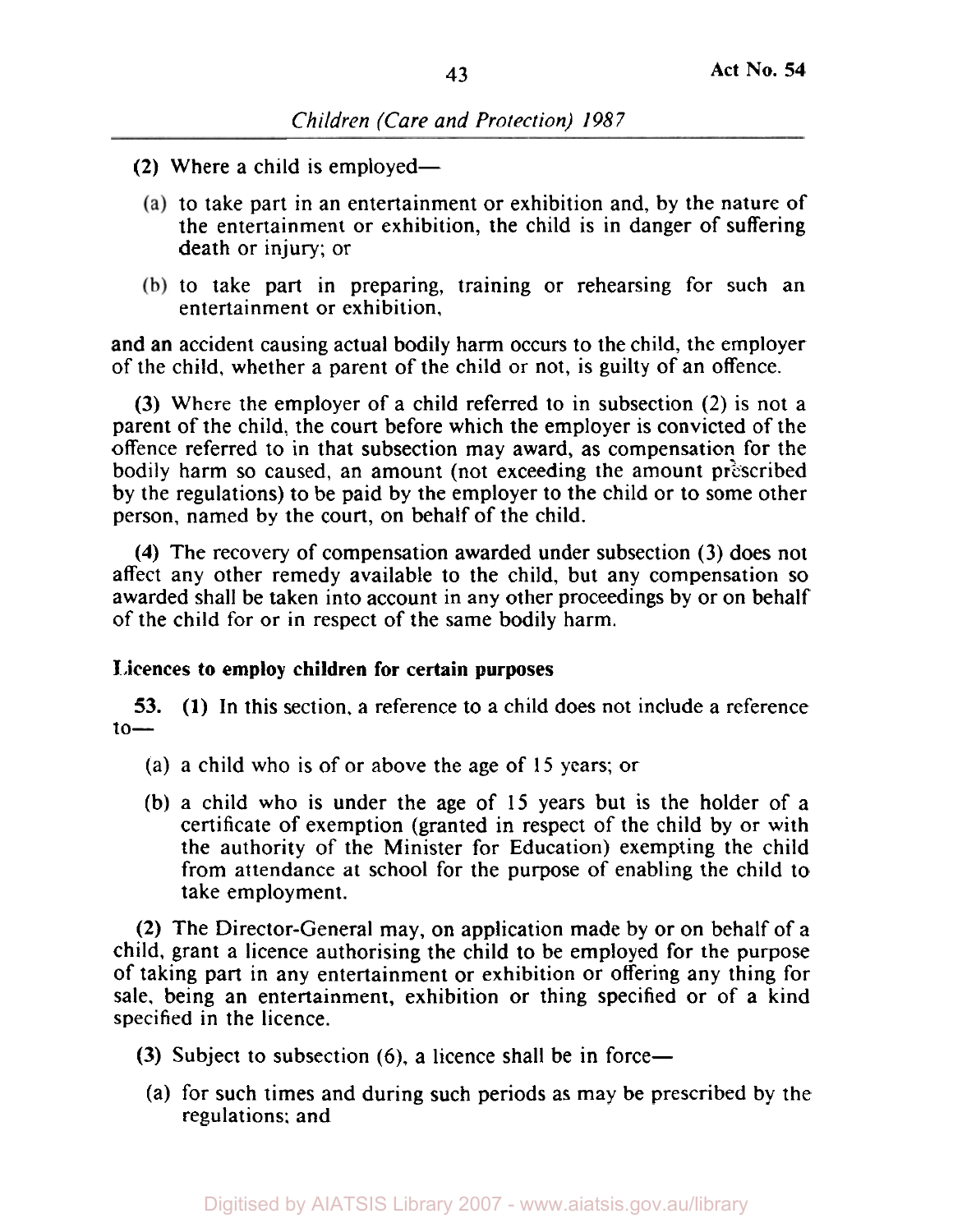(b) subject to such conditions as may be prescribed by the regulations and to such additional conditions as the Director-General may, in a particular case. determine.

**(4)** The times for which a licence is in force, the periods during which it is in force and the conditions to which it is subject shall be endorsed on the licence.

*(5)* A licence shall not be granted under subsection (2) unless the Director-General is satisfied that the child is fit to be employed and that proper provision has, in the manner specified in the application, been made to safeguard the health, welfare and education of the child.

*(6)* A licence shall not authorise a child to be employed between the hours of **10** p.m. on any day and 6 a.m. on the following day.

**(7)** A licence may, at any time, be varied or cancelled by the Director-General.

## Occupational health and safety legislation

**54.** Nothing in this Part limits the effect of the Occupational Health and Safety Act I983 or the associated occupational health and safety legislation within the meaning of that Act.

## PART *5*

## CHILDREN IN NEED OF CARE

### DIVISION **1** *--Preliminary*

### Objects of Part

*55.* The objects of this Part are to ensure that children in need of care are provided with assistance and supportive services, the provision of that assistance and those services being based on the premises that-

- (a) the welfare and interests of children are to be given paramount consideration;
- (b) children are entitled to special protection and to opportunities and facilities to enable them to develop physically, mentally, morally, spiritually and socially in a healthy and normal manner and in conditions of freedom and dignity;

Digitised by AIATSIS Library 2007 - www.aiatsis.gov.au/library